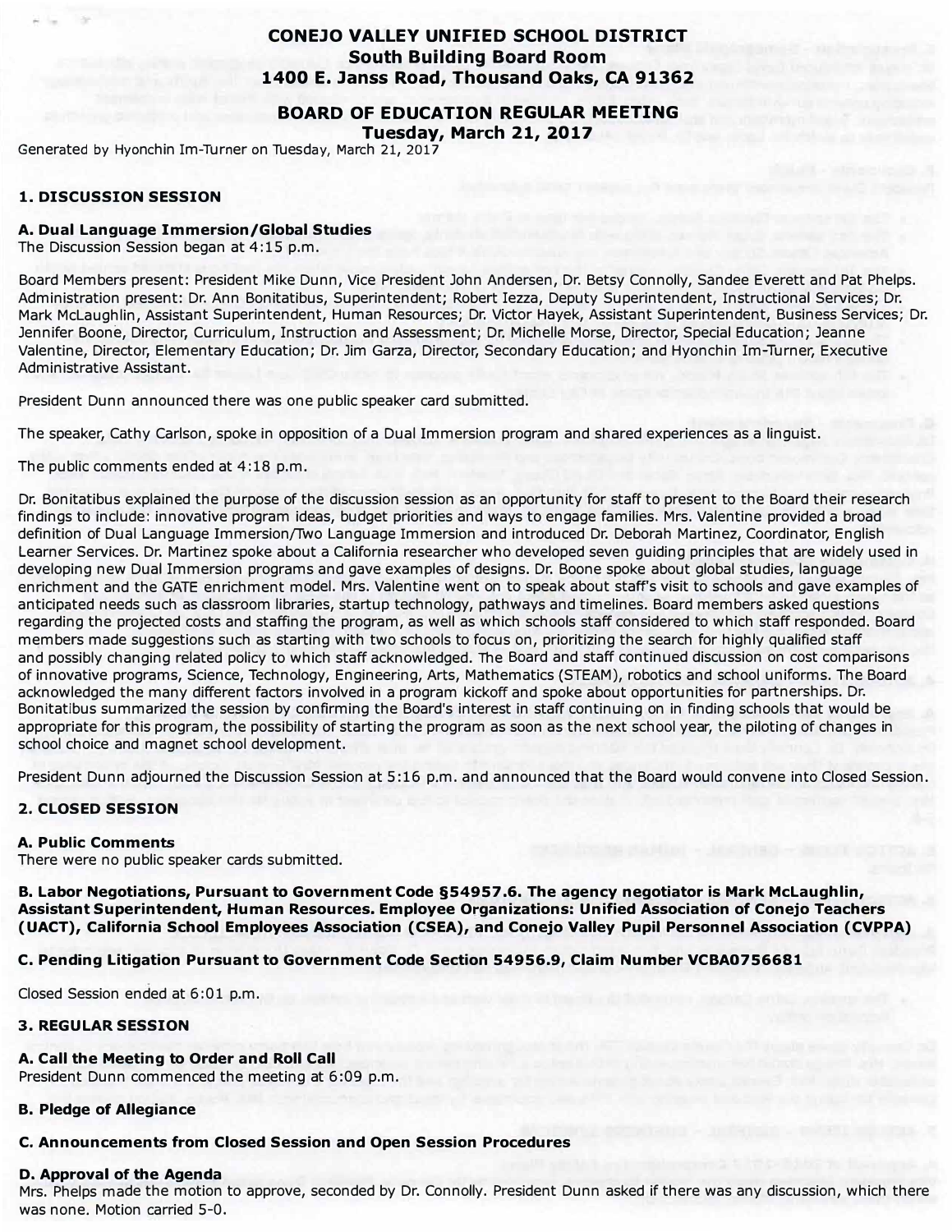## **E. Presentation - Demographic Study**

Dr. Hayek introduced David Lopez from Cooperative Strategies. Mr. Lopez presented on CVUSD's geographic profile , attendance boundaries, historical enrollment and intra-district transfer trends. He then went on to speak about the inputs and methodology including cohorts survival factors, birth rates, future residential development and concluded with district wide enrollment projections. Board members and staff asked questions pertaining to the presentation data on birthrates and projected growth in enrollment to which Mr. Lopez and Dr. Hayek responded.

## **F. Comments - Public**

President Dunn announced there were five speaker cards submitted.

- The 1st speaker, Christina Acosta, yielded her time to Cristy Warner.
- The 2nd speaker, Cristy Warner, along with Weathersfield students, spoke about the upcoming Relay for Life event, the American Cancer Society and fundraisers the Kiwanis Club's K-Kids have been involved in.
- The 3rd speaker, Cathy carlson , suggested the power lines be put underground when the fencing is installed behind South Building and spoke about the district's lease with the City of Thousand Oaks.
- The 4th speaker, Karen Gorback, spoke about the City of Thousand Oaks' Council on Aging's Senior of the Year currently accepting nominations and gave details on the awards ceremony.
- The 5th speaker, Susan Hanscom, thanked the district for supporting the Outdoor Education program and shared her family's recent positive experience with it.
- The 6th speaker, Shelly Mason, voiced concerns about staff's proposal to hire a Child Care Leader for Wonder preschool and spoke about the Infant/Toddler program at City Center.

### **G. Comments - Superintendent**

Dr. Bonitatibus began by recognizing Dr. McLaughlin's recent academic achievement. She then introduced Kimberly Gold, Coordinator, Communications, Community Engagement and Marketing, who then announced the debut of the district's first video content. Mrs. Gold introduced Aaron Roher and David Chong, Newbury Park High School students in the Advanced Digital Video Production course and Virginia Beck, Director, Child Nutrition. Aaron and David pressed the inaugural play button and presented their video, which highlighted Mrs. Beck and Child Nutrition. Board members and staff asked questions to which the students responded.

## **H. Comments - Board of Education**

Mrs. Everett spoke about attending the Teacher of the Month ceremony and recognized Newbury Park High School's Janet Conner as the March awardee. Vice President Andersen spoke about the kick-off session of the Western Association of Schools and Colleges (WASC) accreditation process and also spoke about attending the Teacher of the Month ceremony. Dr. Connolly spoke about recently attending the Ventura County dinner meeting along with other Board members and Dr. Bonitatibus, the presentation there on unconscious biases and concluded by stating her appreciation for the opportunity.

## **4. ACTION ITEMS - GENERAL - BOARD MEMBER**

## **A. Approval of the Relocation of Conejo Valley High School (CVHS) to the CVUSD Office South Building**

President Dunn asked if there was any discussion, which there was none. Mrs. Phelps made the motion to approve, seconded by Dr. Connolly. Dr. Connolly then thanked the Planning department's staff for their efforts at the special discussion session and stated she is confident they will address all challenges and looks forward to seeing the process. Mrs. Everett expressed the importance of having had CVHS at the discussion session and that she was especially impressed by the CVHS student's input into the discussion. Mrs. Everett confirmed staff presented information the Board needed to feel confident in voting for this relocation. Motion carried 5-0.

## **5. ACTION ITEMS - GENERAL - HUMAN RESOURCES**

No Items.

## **6. ACTION ITEMS - GENERAL - INSTRUCTIONAL SERVICES**

## **A. Approval of Amendments to Administrative Regulation 1230 - School-Connected Organizations**

President Dunn asked if there was any discussion, which there was none. Dr. Connolly made the motion to approve, seconded by Vice President Andersen. President Dunn announced there was one speaker card:

• The speaker, Cathy Carlson, reminded the Board of their oath and voiced her opinion on the Administrative Regulation policy.

Dr. Connolly spoke about the Conejo Council PTA, the thorough vetting process and how this policy provides clarifications to control intent. Mrs. Phelps stated her understanding of this policy as asking parent organizations and PTAs to abide by the same rules as booster clubs. Mrs. Everett spoke about parents asking for direction and the need for a concrete policy. She then thanked Dr. Connolly for taking the lead and meeting with PTAs and volunteers for input and concurred with Mrs. Phelps. Motion carried 5-0.

## **7. ACTION ITEMS - GENERAL - BUSINESS SERVICES**

## **A. Approval of 2016-2017 Comprehensive Safety Plans**

Vice President Andersen made the motion to approve, seconded by Dr. Connolly. President Dunn asked if there was any discussion, which there was none. Motion carried 5-0.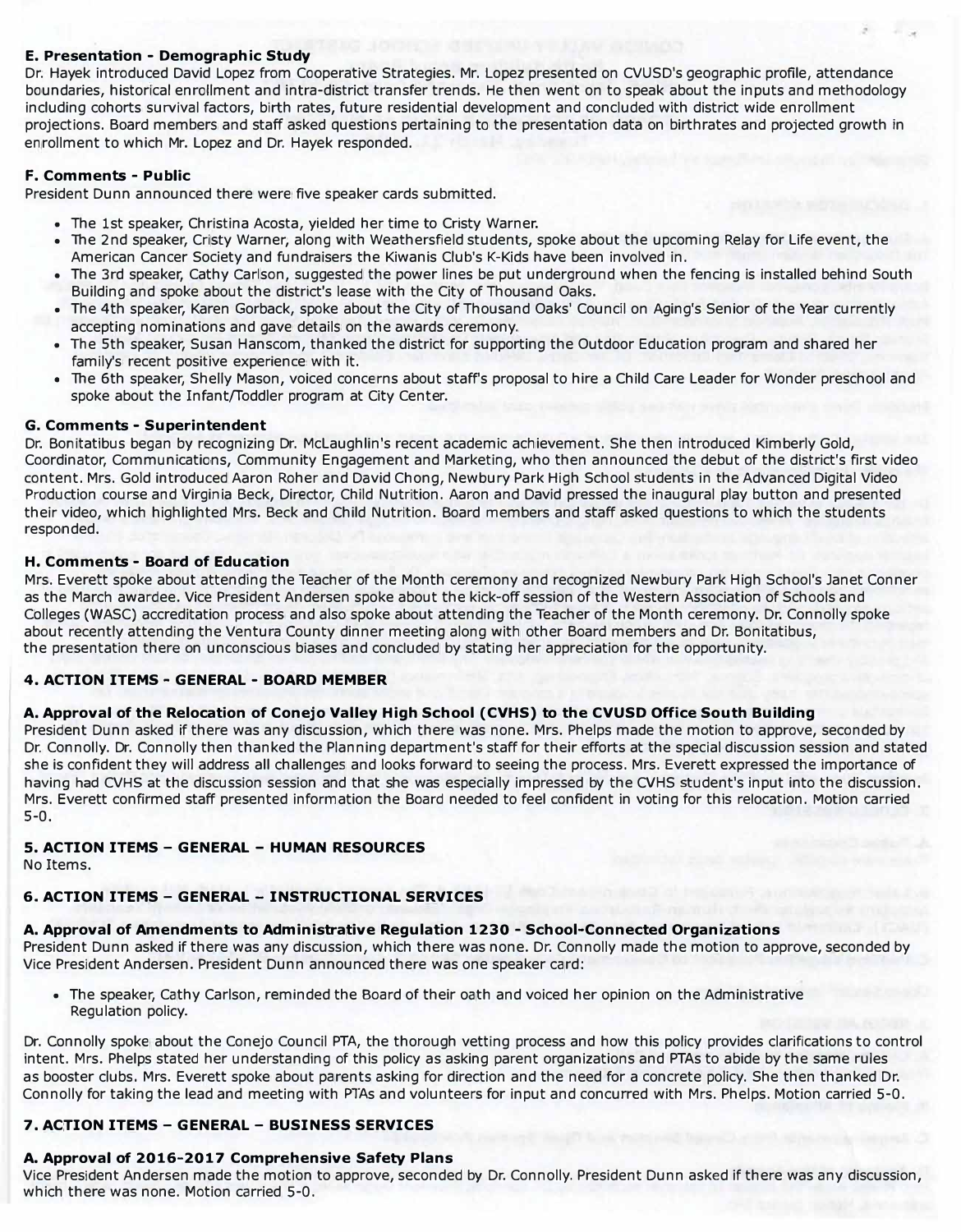#### **8. ACTION ITEMS - CONSENT**

- **A. Approval of Minutes for March 7, 2017**
- **B. Approval of Minutes for March 14, 2017**
- **C. Contract for Nonpublic School Placement For a Student With a Disability #23-16/17**
- **D. Personnel Assignment Orders**
- **E. Preauthorization of Overnight Trips**
- **F. Overnight Trip Request - Los Cerritos Middle School Odyssey of the Mind**
- **G. Overnight Trip Request - Newbury Park High School Family Career and Community Leaders of America (FCCLA)**
- **H. Overnight Trip Request - Newbury Park High School Future Business Leaders of America (FBLA)**
- **I. Overnight Trip Request - Thousand Oaks High School Ethos Entrepreneurship Academy**
- **J. Approval of Utilizing Cooperative and Piggyback Contracts for Technology Purchases**
- **K. Approval of Agreement with the Ventura County Office of Education**

## **L. Approval of Purchase Order Report #918**

Mrs. Phelps made the motion to approve the Consent Agenda, seconded by Dr. Connolly. President Dunn asked if there was any discussion, which there was none. Motion carried 5-0.

# **9. INFORMATION/DISCUSSION ITEMS - GENERAL - HUMAN RESOURCES**

**No** Items.

## **10. INFORMATION/DISCUSSION ITEMS - GENERAL - INSTRUCTIONAL SERVICES**

## **A. Approval of New Secondary School Pilot Courses**

President Dunn asked if there were any questions or discussion. Dr. Connolly commended staff on piloting great ideas for students.

## **B. Presentation - California School Dashboard and CVUSD Data**

Dr. Boone spoke about the district's results on the Dashboard by describing the methodology for state indicators, the equity report, suspensions, graduation, college and career readiness, English language arts, mathematics, the student group report and next steps. President Dunn asked if there were any questions or discussion. Board members commented on the new information available and asked how it ties in with accountability & tracking improvement. Dr. Boone addressed the questions and confirmed that this report does not affect funding and is a tool they are using to track growth. She also spoke about the data reflecting the district's need to especially focus on students who receive English Learner services.

## **11. INFORMATION/DISCUSSION ITEMS - GENERAL - BUSINESS SERVICES**

#### **A. Resolution #16/17-22: Authorizing the Borrowing of Funds for Fiscal Year 2017-2018 and the Issuance and Sale of One or More Series of 2017-2018 Tax and Revenue Anticipation Notes (TRANs)**

President Dunn asked if there were any questions or discussion. Mrs. Everett asked for more clarification to which Dr. Hayek responded.

## **B. Approval of Amendment of Board Policy and Administrative Regulation 3311 - Bids**

President Dunn asked if there were any questions or discussion, which there was none.

## **C. Approval of New Board Policy and Administrative Regulation 3311.1 - California Uniform Public Construction Cost Accounting Procedures**

President Dunn asked if there were any questions or discussion. Dr. Hayek explained this is reflective of the updates in law on purchasing, lease-leasebacks and bidding.

## **D. Approval of New Administrative Regulation 3311.2 - Lease-Leaseback Contracts**

President Dunn asked if there were any questions or discussion. Dr. Connolly asked if staff expect the changes in law to affect any upcoming projects to which Dr. Hayek responded.

## **E. Approval of New Administrative Regulation 3311.3 - Design-Build Contracts**

President Dunn asked if there were any questions or discussion, which there was none.

## **F. Approval of New Administrative Regulation 3543 - Transportation and Safety Emergencies**

President Dunn asked if there were any questions or discussion, which there was none.